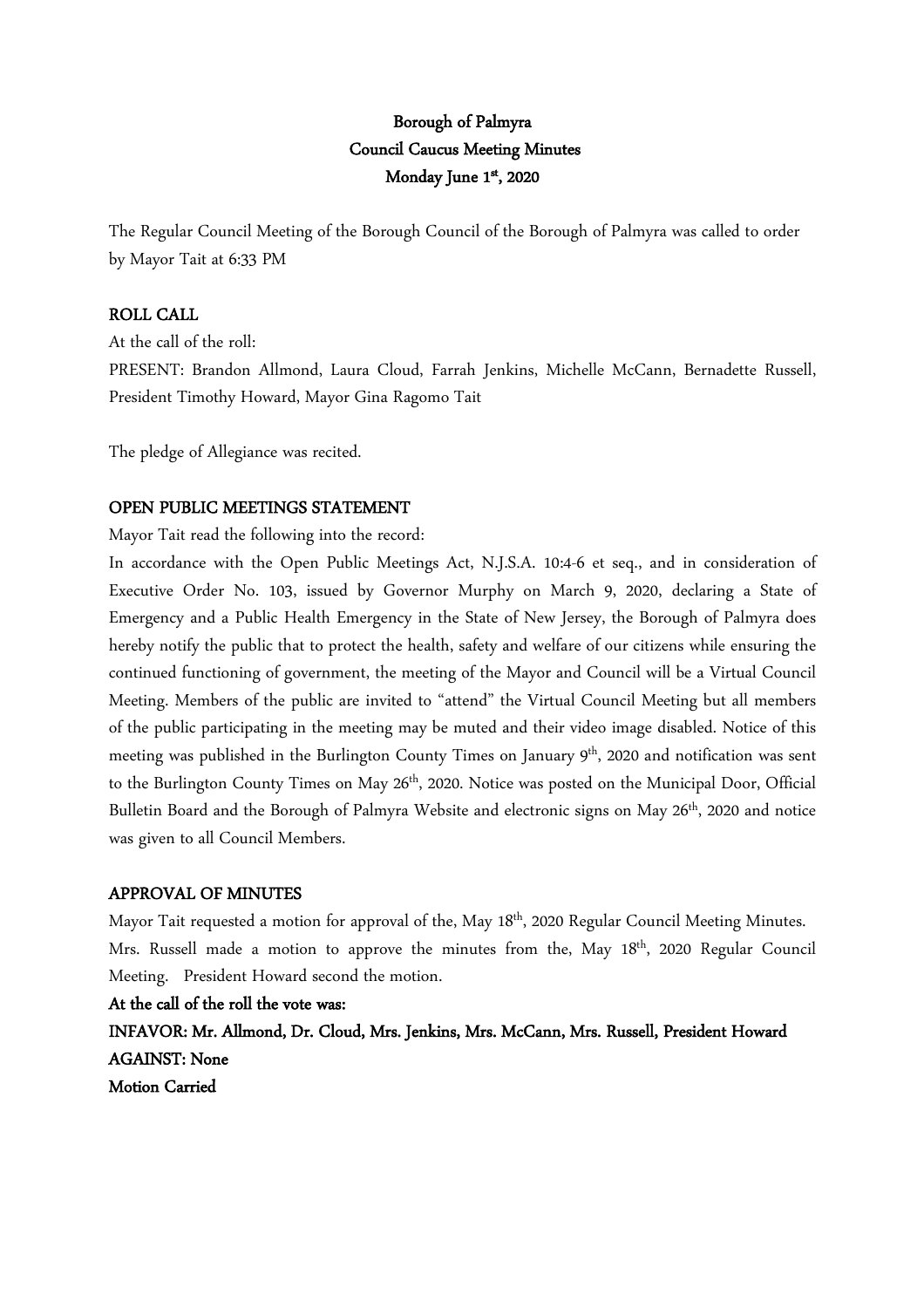#### **CORRESPONDENCE**

Municipal Clerk, Ms. Jackson acknowledged the following correspondence received: Thank-You Note received from the Horan Family

#### REDEVELOPMENT

# Rt. 73 South Redevelopment Area- Update

Mr. Gural indicated Stock Development has completed the Geo Tech excavations on the National Amusements property and we were able to get them on the CDF facility at the Nature Cove for Geo Tech testing also. Mr. Gural indicated all the testing looks positive and the developer will be finishing his due diligence and get to the Redevelopment Agreement.

#### Outlaw Training & Fitness/620-622 Highland Ave Redevelopment Project – Update

Mr. Brewer indicated we are still waiting for the commissioners to set the date for the hearing.

#### Redevelopment Study Block 80 Lot 6, former Knights of Columbus property

Mr. Brewer stated Mr. Gerkens has completed a draft report, and there are a few things which need to be finalized to complete the report; which will then be presented to the Land Use Board for consideration. Mr. Brewer indicated it would most likely be heard at the July meeting of the Land Use Board. Mrs. Russell asked if the draft could be discussed. Mr. Brewer indicated it is a draft and until finalized they would not be comfortable with that. Mr. Rosenberg stated the report is for the Land Use Board; the governing body will not get it until the Land Use Board has heard it and rendered a decision for the governing body.

#### PROFESSIONAL UPDATES

William Kirchner indicated the Public Road Pump Station Elimination Project bids we just received and reviewed. Mr. Kirchner stated there were seven bidders and bids came in within \$1,000.00 of this estimate. Mr. Kirchner indicated the bid with both alternates one and two total \$905,833.50. Mr. Kirchner indicated the resolution for award is on the agenda tonight. Mr. Kirchner indicated the paving portion of the project will go out to bid shortly. Mr. Kirchner indicated we also received DOT approval of the non-TAP portion of the Temple Blvd Project. Mr. Kirchner explained how the funding has been acquired for the Temple Blvd Project and the various portions each funding source will be used for. Mr. Kirchner stated he has been working on the DOT grant for 5<sup>th</sup> and Race Street Project and is hoping to have the submission to DOT for plan approval within the week and as soon as we have that approval of those plans and specs it will go out to bid. Mr. Rosenberg asked Mr. Kirchner if he was familiar with Coastline's qualifications. Mr. Kirchner indicated he was and the company had completed projects for him before, in other municipalities.

Mr. Gerkens then updated the governing body on the report he sent regarding the status of the various grants and planning projects going on in town. Mr. Gerkens noted the application for Municipal Aid to DOT for a grant would apply to Spring Garden Street from Walnut Street to Park Avenue and is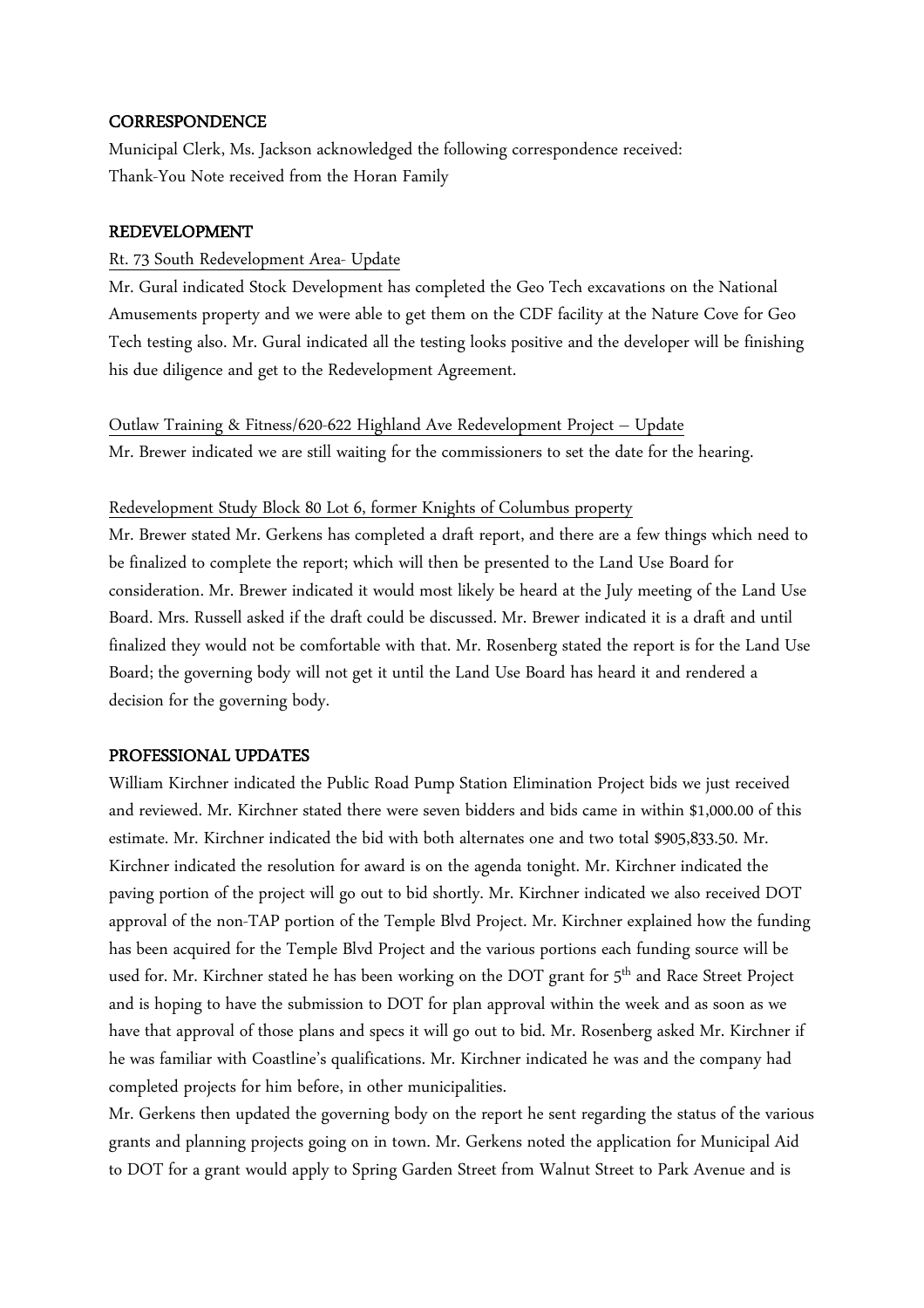almost ready for submission. Mr. Gerkens noted the application to the US Economic Development Administration Public Works program to assist the redeveloper with the sewer connection for the Southside of Rt. 73. Mr. Gerkens noted it would be a significant amount of money and the redeveloper is paying for the development of the application. Mr. Kirchner indicated the cost for the sewer connection could be more than a million dollars. Mr. Gerkens indicated the redevelopment study for the Knights of Columbus building should be ready for public hearing at the July Land Use Board Meeting. Mr. Gerkens indicated he is working on the update to the Land Use Element of the Master Plan of the Borough of Palmyra noting it should be complete by September. Mr. Gerkens also stated that once the redeveloper is under contract the Southside Rt. 73 redevelopment plan will need to be revised. Mr. Gerkens stated the Borough's housing obligation for COAH will have a completeness hearing sometime this fall.

#### PUBLIC COMMENT

We requested those participants wishing to have or make a Public comment, email their questions or comments in advance to Municipal Clerk Rita Jackson at djackson@boroughofpalmyra.com. The opportunity to submit comments prior to meeting expired at 12:00 PM on Monday June 1st, 2020. All comments will become part of the record and included with the Meeting Minutes. Mayor Tait asked for a motion to open the Public Portion. Mrs. Russell made a motion to open the public portion for comments. President Howard second the motion.

#### All members present voted in favor of the motion. Motion Carried

Municipal Clerk Doretha Jackson read the following comment submitted into the record:

#### Maggie Dougherty- Park Avenue

I intend to join the virtual borough council meeting this evening however, I wanted to submit to you my thoughts on going forward with reopening of the park tavern. We have been in business for 38 years and, as all bars and restaurants in the state, have been closed for almost 3 months. Although the people who frequent the park tavern are our customers, they are also our friends as well as neighbors in our Palmyra community and we are committed to reopening in the safest possible manner. However, we do not want to be left behind when reopening is eventually permitted and larger establishments in neighboring communities are given the green light for operation. As it seems to be that outdoor establishments will be allowed to be opened in the relatively near future, we wanted to express our interest in using our porches and parking area to conduct our business. Since the state is allowing flexibility to establishments concerning their licensed areas, we would like to know what the Township would consider allowing or recommended for us. We have a large property which could accommodate with very minor alteration an enclosed outdoor area for people to gather while respecting social distancing requirements. We feel that these adjustments are necessary in order for our business to remain viable during these unprecedented times. I am available to discuss this with council and welcome their ideas or suggestions on how to make this happen.

Mayor Tait indicated she also had a conversation with Mr. Oberg regarding the same matter.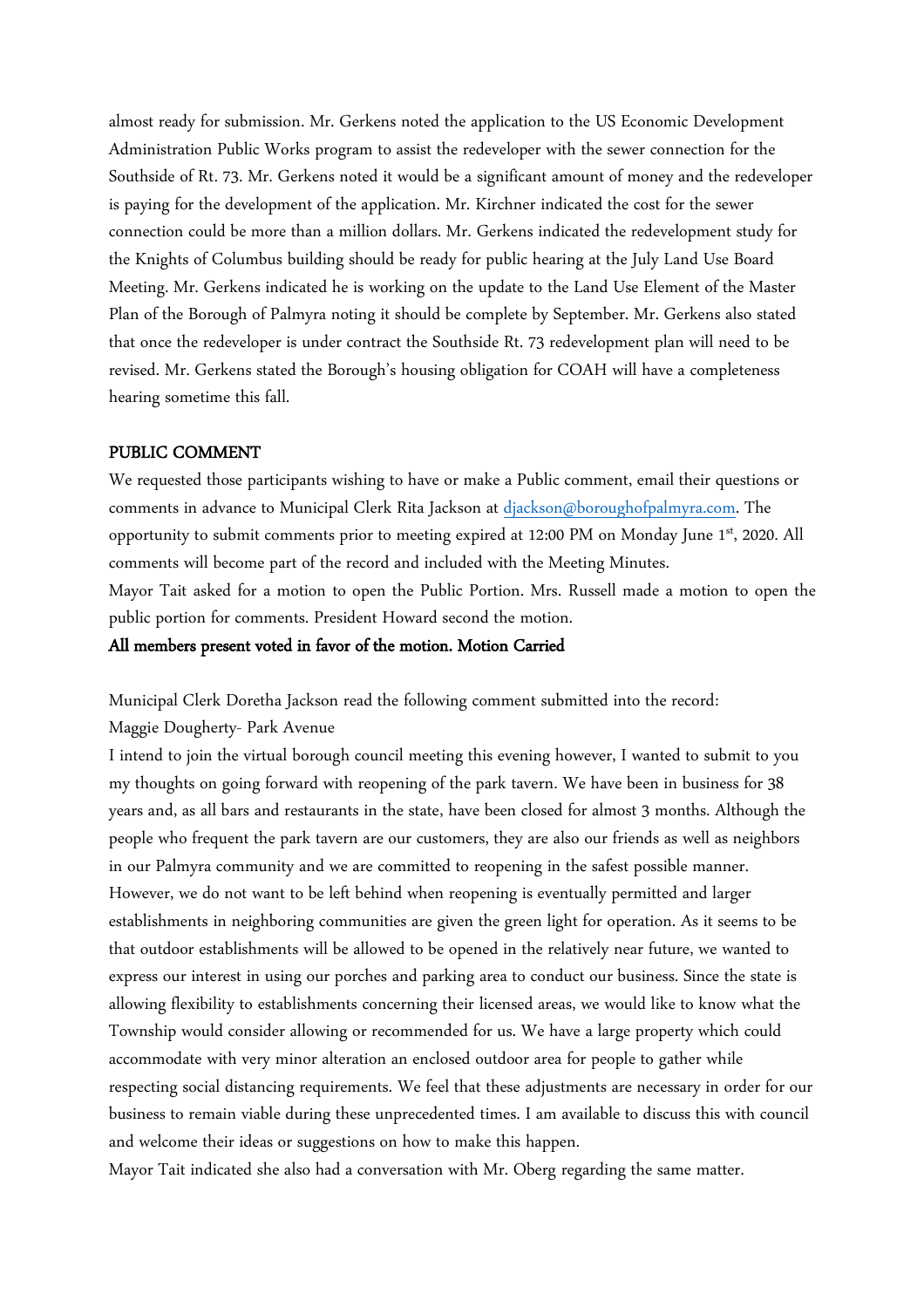Mr. Oberg – Broad Street – Mr. Oberg indicated 5 West was closed for almost the last three months. Mr. Oberg indicated during that time they made some improvements to the facility. Mr. Oberg indicated they opened for take-out but that too has slowed. Mr. Oberg indicated this new temporary permit will benefit his business and he was hoping to get some guidance into what they would be able to do. Mr. Gural suggested the governing body form a committee to reach out to Mr. Oberg and Ms. Dougherty regarding this issue and get their ideas as to what they would like to do; once that committee has received the information the they can bring it back to the governing body to determine how we could, if we could, help with those ideas. Mr. Gural explained the new temporary permit that ABC may be offering to the governing body. Mrs. Russell indicated she was willing to work with that committee. Mrs. Jenkins and President Howard indicated they would also be willing to sit on that committee. Chief Pearlman indicated he too would like to help as he was sure if and when the permit was available a police department signoff would be required. Mr. Oberg indicated that he and Maggie have been in contact and are talking about a plan which would be similar so as not to hinder the Borough but would work for them as well as the other business in town who would like to do this. Mrs. Russell indicated location is a huge part of the plan in determining what could be done at each location. Mr. Oberg indicated that the time it would be permitted is also important as we are located near residential areas. Mrs. Jenkins indicated Mr. Oberg and Ms. Dougherty need to get together and get their plan/ideas to us so the governing body can put together something for the next meeting which will be in two weeks. Chief Pearlman suggested and council agreed that all plans and ideas should be sent to Rita Jackson, the Municipal Clerk to be dispensed to the members of the committee and all other necessary staff so that comments and recommendations can be presented to the entire governing body at the next meeting for consideration.

No one else from the public wishing to be heard, Mayor Tait asked for a motion to close the Public Portion. Mrs. Russell made a motion to close the public portion, President Howard second the motion. All members present voted in favor of the motion. Motion Carried

#### **ORDINANCES** public hear to be held June  $15<sup>th</sup>$ , 2020

Ordinance 2020-05 An Ordinance of the Borough of Palmyra, County of Burlington, State of New Jersey, Appropriating the sum of \$22,000.00 now Available from the Capital Improvement Fund for Laptops with Secure Remote Access Implementation Improvements.

Mayor Tait asked if there was any discussion or questions. Seeing none, Mayor Tait requested of motion to approve Ordinance 2020-05. Mrs. Russell made a motion to approve Ordinance 2020-05. President Howard seconded the motion.

At the call of the roll, the vote was: INFAVOR: Mr. Allmond, Dr. Cloud, Mrs. Jenkins, Mrs. McCann, Mrs. Russell, President Howard AGAINST: None Motion Carried, Ordinance 2020-05 was approved.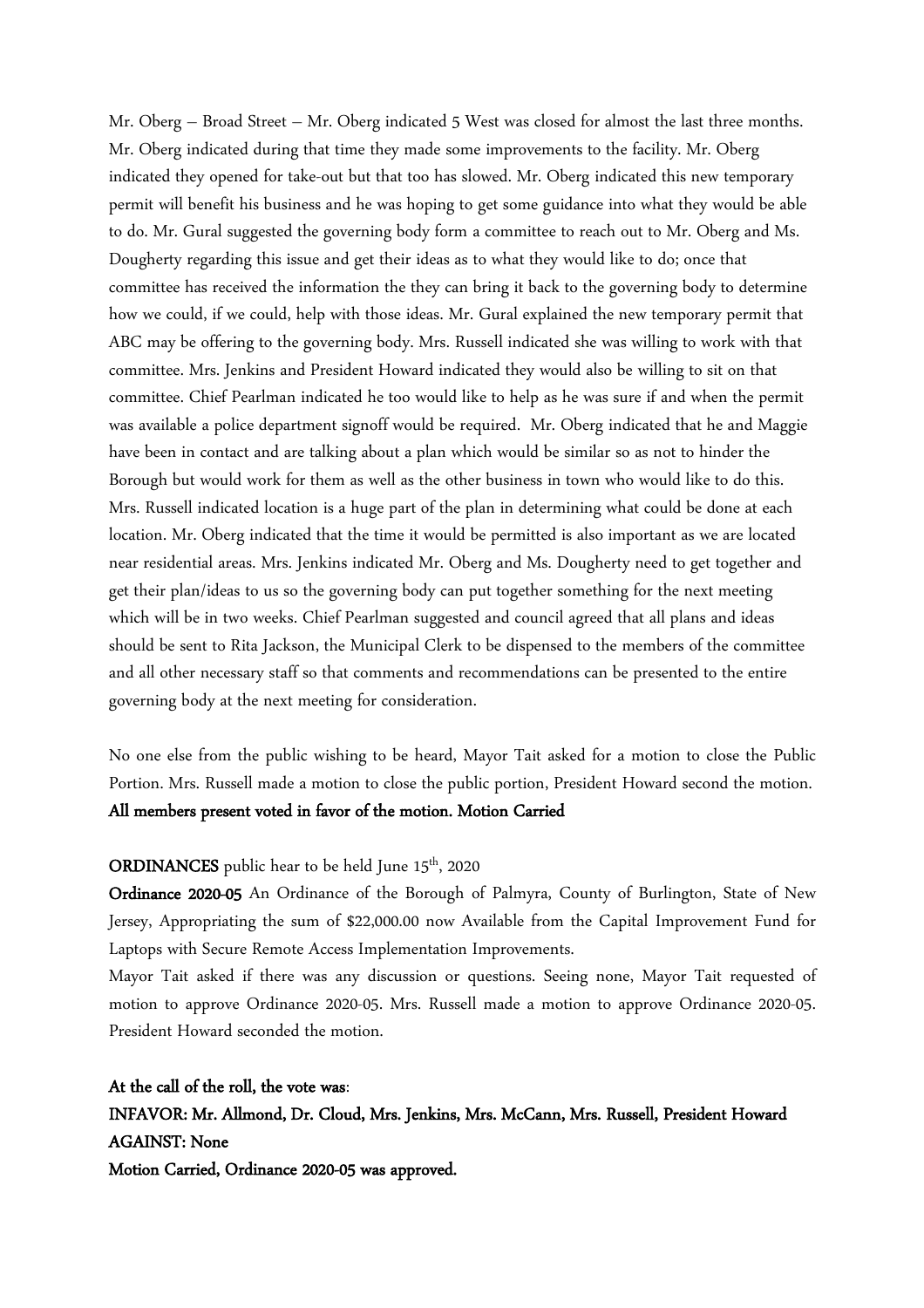#### RESOLUTIONS

Resolution 2020-128 and Resolution 2020-129 will be enacted as a single motion, if either resolution needs additional discussion it will be removed from the consent agenda and voted on separately. Mayor Tait asked if anything needed to be removed. No one requesting anything be removed, Mayor Tait read the following resolutions into the record:

Resolution 2020-128, Resolution Appointing Tanyika Johns, as Interim Tax Collector for the Borough of Palmyra Working Part-time with office hours on Monday evenings for the amount of \$15,000.00. Resolution 2020-129, Resolution Awarding a Contract to Coastline Construction, LLC for the Sanitary Sewer Replacement (For Public Road Pump Station Elimination) Project Per ERI's Recommendation of Award Letter Dated May 27<sup>th</sup>, 2020 in the amount of \$905,833.50.

Mayor Tait requested a motion to approve resolutions 2020-128 thru 2020-129. Mrs. Russell made a motion to approve Resolutions 2020-128 thru 2020-129. President Howard seconded the motion.

# At the call of the roll, the vote was:

# INFAVOR: Mr. Allmond, Dr. Cloud, Mrs. Jenkins, Mrs. McCann, Mrs. Russell, President Howard AGAINST: None

Motion Carried, Resolution 2020-128 thru 2020-129 were approved.

#### DISCUSSION ITEMS

Mr. Gural indicated Mr. Gerkens gave an overview of the COAH Settlement Agreement with the Fair Share Housing Center during his presentation noting that this deals with our third-round obligation. Mr. Gural indicated the new obligation is between 102 and 116 units.

Mr. Gural indicated he spoke with Sgt. Leusner regarding the Collective Bargaining Agreement with Palmyra Police Association and the potential one-year extension with 2% ATB increases. Sgt. Leusner indicated he would speak with the unit and get back to him. Mr. Gural stated he has not yet had a reply from Sgt. Leusner.

Mr. Gural stated he and the staff have had some discussions regarding the staff returning and reopening of the building to the public. Mr. Gural indicated he forwarded some staff suggestions to the governing body and although we do not have the go ahead from the governor; we are making arrangements to do this process in steps. Mr. Gural indicated first to bring back the staff to a greater degree and then to begin to open to the public. Mr. Gural indicated various proposals will be presented at a later date for consideration of the governing body.

Mr. Gural indicated due to the decision to close the community center for the summer and not knowing when we would be ready to open that building to the public; we are returning the pre-paid community center usage fees and security deposits. Mr. Gural indicated Mrs. Sykes has prepared a listing of the various amounts and with the finance department will be returning those amounts to the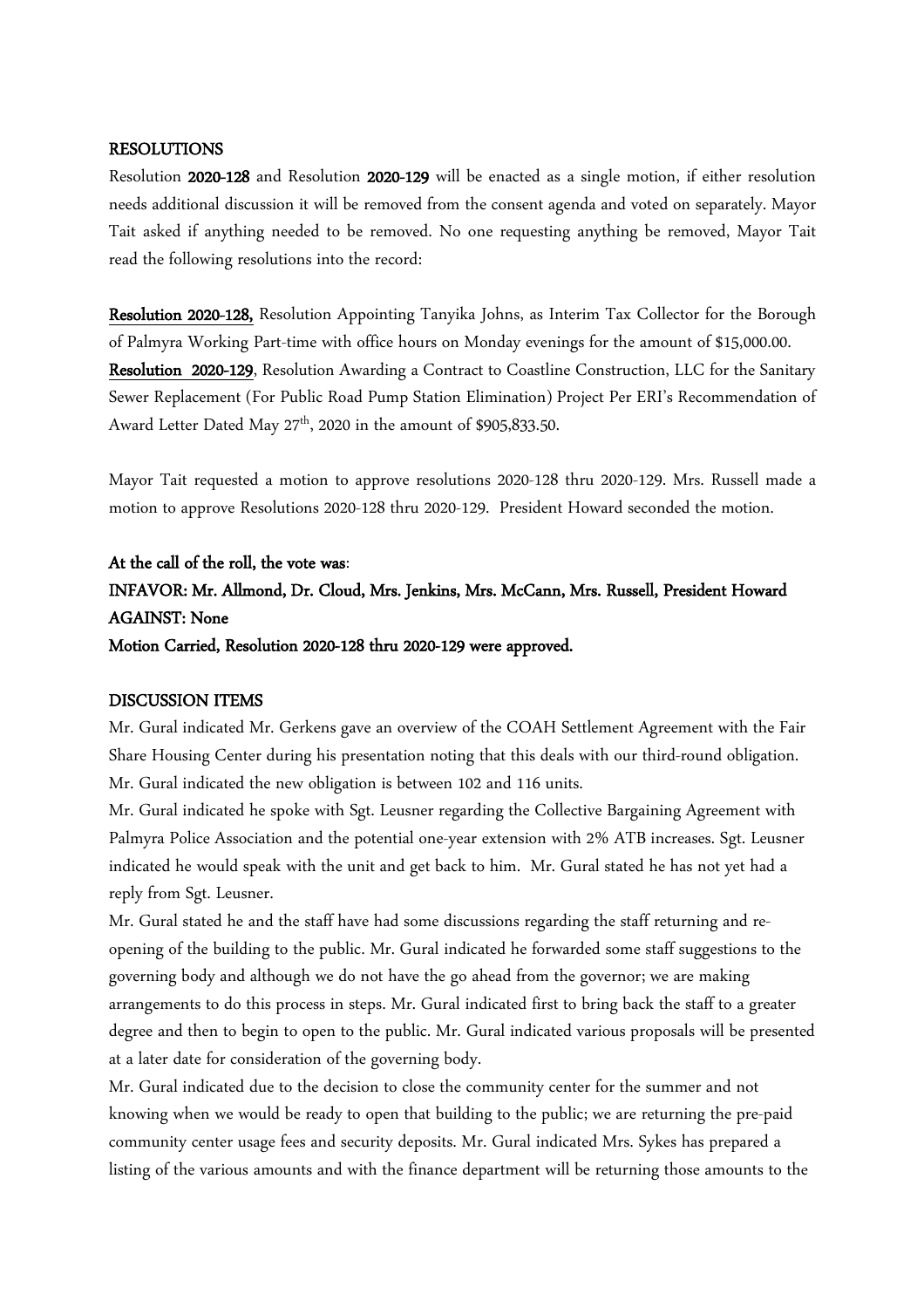various organizations. Mr. Gural indicated we will be essentially starting over when we reopen the center. Mr. Gural noted with the changes to the ordinance regarding the fields and usage of them; the community center usage should also be revisited to incorporate any needed changes due to the current circumstances with Covid-19. President Howard indicated he would work with his committee on the ordinance updates.

Mr. Gural explained we have had some issues with the response time with the Animal Control Officers. Mr. Gural noted this is an annual shared service contract we have with Willingboro Township. Mr. Gural indicated there is a means by which we can withdraw from that contract if we so desire, noting that we pay them \$14,000.00 a year to provide those services but we are required to provide 30 days' notice. Mr. Gural also noted there is a qualified local company that performs that very same service that we use to use before we entered into that shared service agreement. Mr. Gural indicated he and Chief Pearlman are setting up a meeting with that company and will have additional information at the next meeting. Mrs. Russell asked if there would be additional discussion in executive session. Mr. Rosenberg indicated yes. Mrs. Russell indicated she was concerned about the inadequate response time. Chief Pearlman explained the various problems and staffing issues Willingboro is currently experiencing. Mr. Gural indicated the revenues that Willingboro is receiving from the other municipalities and the Borough in the shared service agreement more than cover the cost expenditures they are putting out for the share service agreement; they need to hire additional staff.

Mr. Gural stated that we usually adopt the Capital and Sewer Bond Ordinances in late August or September, however we are trying to expedite those funding mechanisms due to the road improvement projects which need to be funded. Mr. Gural indicated he forwarded under separate email, the capital improvements projects that were approved during the budget process. He indicated things can be changed or amended before adoption of the Capital and Sewer Bond Ordinances are approved. Mr. Gural indicated we only want to do this once as it is costly process. Mr. Gural indicated we would like to introduce at the next meeting June 15<sup>th</sup>, 2020 and adopt on July 20<sup>th</sup>, 2020. Mr. Gural indicated we will need your feedback in the next couple of days so that we can have bond counsel prepare the ordinances for introduction.

#### MAYOR AND COUNCIL COMMENTS

Mrs. Russell stated that in light of everything that has transpired during the past week everyone needs to take a step back and respect one anther.

Mrs. McCann - no comment

Dr. Cloud -no comment

**Mrs. Jenkins** – Mrs. Jenkins indicated the admin and finance committee would like to set up a meeting with Mr. Gural to discuss some of the items on the capital budget which was sent to us. Mr. Gural indicated to let him know when they wished to meet.

Mr. Allmond - no comment